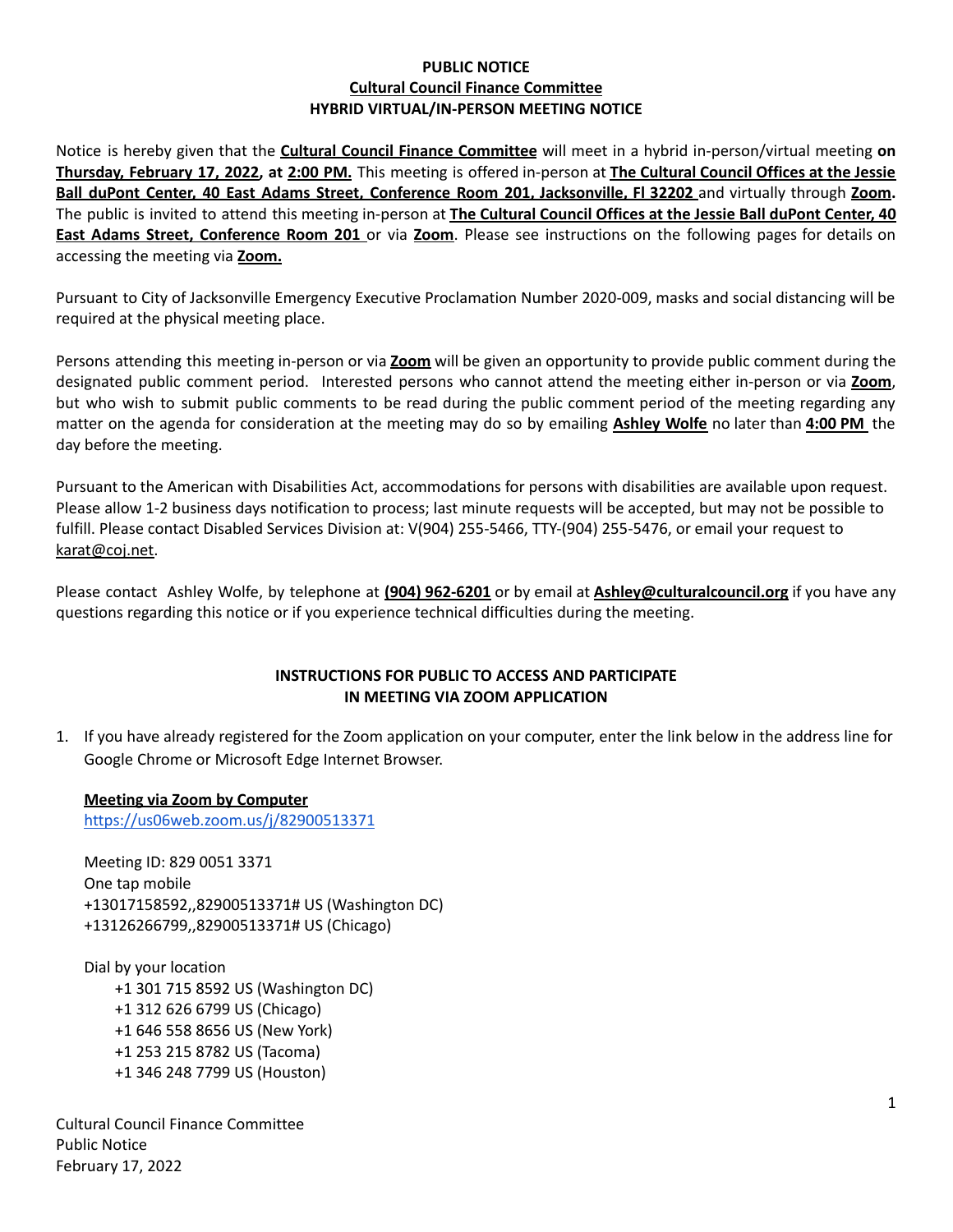+1 720 707 2699 US (Denver) Meeting ID: 829 0051 3371 Find your local number: <https://us06web.zoom.us/u/ketpd5SzmJ>

### **Public Comment**

\*\* At the beginning of public comment, the Chair of **the Cultural Council Finance Committee** will establish a time period for each speaker that is no more than **(3) three minutes** per speaker.

- All participants who wish to participate in public comment during the meeting must log into Zoom with his/her full name.
- The Chair will only call on speakers using the "RAISE HAND" feature located within the Zoom app. Click on "Participants" button at the bottom of the screen and then scroll down and click on "Raise Hand." You must have a microphone, video camera, and speakers on your computer to participate with the "RAISE HAND" function.
- Wait to be recognized for your public comment time by the Chair
- Begin speaking after the Chair has recognized your turn during public comment
- 2. To access the meeting on Zoom through your COMPUTER if you have not registered for Zoom, follow these **instructions:**
	- **●** Sign up for the Zoom application by **typing – Zoom.US – into Google Chrome or Microsoft Edge Internet Browser.**
	- **Go to: JOIN A MEETING** on Dash Board.
	- **●** Enter the Zoom meeting ID and meeting password listed below:

#### Meeting ID: **829 0051 3371**

#### **Public Comment**

\*\* At the beginning of public comment, the Chair of **the Cultural Council Finance Committee** will establish a time period for each speaker that is no more than no more than **(3) three minutes** per speaker.

- All participants who wish to participate in public comment during the meeting must log into Zoom with his/her full name.
- The Chair will only call on speakers using the "RAISE HAND" feature located within the Zoom app. Click on "Participants" button at the bottom of the screen and then scroll down and click on "Raise Hand." You must have a microphone, video camera, and speakers on your computer to participate with the "RAISE HAND" function.
- Wait to be recognized for your public comment time by the Chair
- Begin speaking after the Chair has recognized your turn during public comment